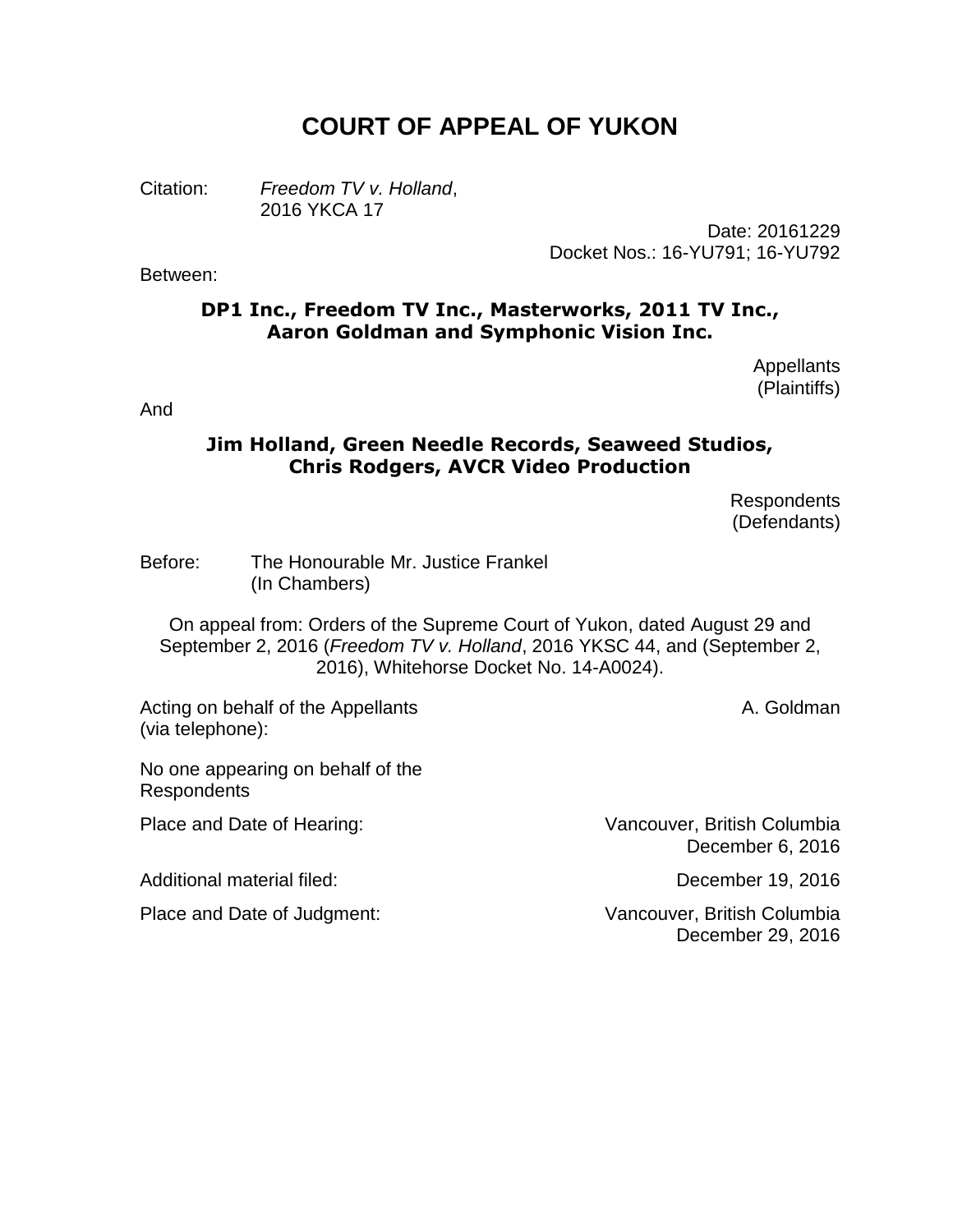# *Summary:*

*Applications to extend time to file notices of appeal from decisions by a casemanagement judge denying applications by the plaintiffs to (1) adjourn a security for costs application and (2) for leave to cross-examine on affidavits related to that application. The judge later made a security for costs order which the plaintiffs have appealed. Held: Applications dismissed. The appeals relating to the adjournment and cross-examination applications would serve no useful purpose as those matters can be raised on the appeal from the security for costs order.*

# **Reasons for Judgment of the Honourable Mr. Justice Frankel:**

# **Introduction**

[1] This is an application by the appellants (plaintiffs) to extend the time to file notices of appeal from a decision made by Mr. Justice Veale of the Supreme Court of Yukon in connection with an application by the respondents (defendants) for an order that the appellants post security for costs. Mr. Justice Veale is the casemanagement judge.

[2] When the matter came on for hearing before me in chambers on December 6, 2016, Mr. Goldman appeared on behalf of himself and his companies. No one appeared for the respondents. After hearing Mr. Goldman, I reserved my decision pending his providing me with additional material. That material has since been provided.

[3] For the reasons that follow, these applications are dismissed. As I will explain, the appeals in respect of which the extensions of time are sought are unnecessary, as the issues Mr. Goldman seeks to raise can be raised in the appeal he has filed from the security for costs order.

# **Factual Background**

[4] Mr. Goldman acts on his own behalf and on behalf of his companies in litigation in Yukon, Ontario, and before the Federal Court. The matter with which I am concerned arises in the context of an action he commenced against the personal and corporate respondents seeking damages arising out of arrangements to create audio and video recordings of a music festival in Whitehorse.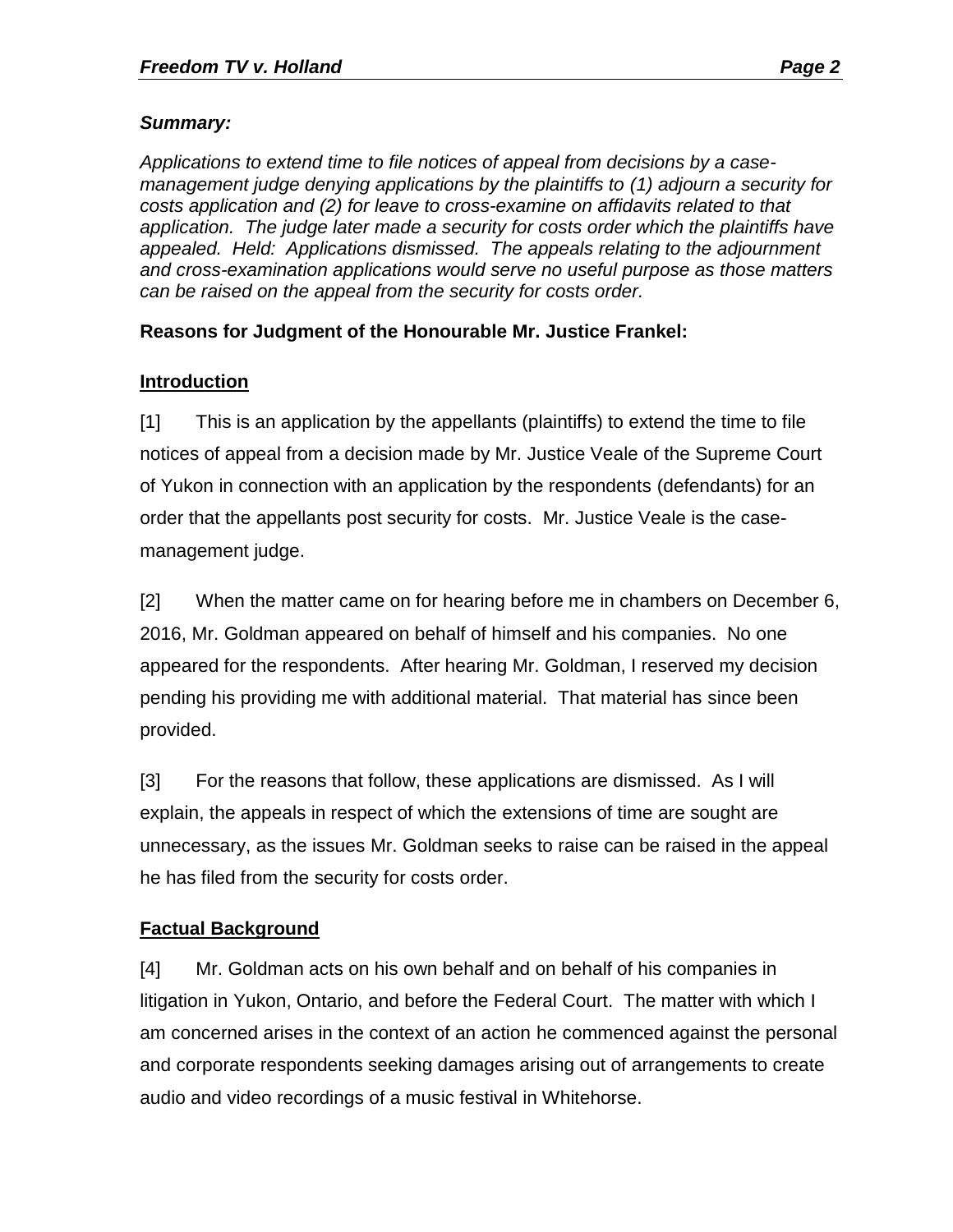[5] Mr. Goldman asserts he has cognitive impairments that interfere with his ability to conduct the litigation in which he is involved. In July 2016, he applied to adjourn all matters relating to the present action pending the completion of an assessment and treatment plan, and the implementation of accommodations to permit him to move forward with the matters outstanding in the Yukon Supreme Court and other courts. When Mr. Goldman brought his application, the respondents' security for costs application had been set for September 2, 2016.

- [6] On August 29, 2016, the case-management judge made the following orders:
	- 1. The application of the Plaintiffs to adjourn all matters scheduled in this action pending medical recommendations for accommodation is dismissed.
	- 2. The application of the Plaintiffs to adjourn the matters scheduled to be heard on August 29, 2016 is denied.
	- 3. The application of the Plaintiffs for the court to include in its deliberations the Affidavit of Aaron Goldman #9 filed August 29, 2016 is denied.
	- 4. The hearing of the Plaintiffs' application dated March 23, 2016 and the Plaintiffs' application for costs scheduled to be heard on September 1, 2016 is adjourned generally.
	- 5. The hearing of the Defendants' application for security for costs scheduled to be heard on September 2, 2016 shall proceed on that date.
	- 6. The application of the Plaintiffs to cross examine the defendants Chris Rodgers and Jim Holland on their affidavits prior to the hearing of the Defendants' application for security for costs on September 2, 2016 is dismissed.
	- 7. The Plaintiffs may file further materials and an Outline in response to the Defendants' Outline by no later than 4:00 p.m. on Wednesday August 31, 2016.
	- 8. The requirement for the Plaintiffs to approve this Order as to form is dispensed with, however the Defendants' counsel shall send a draft of the Order to Aaron Goldman for his review.

[7] On September 1, 2016, the case-management judge released written reasons for judgment with respect to the abovementioned orders: *Freedom TV v. Holland*, 2016 YKSC 44. (A formal order was entered on November 3, 2016.)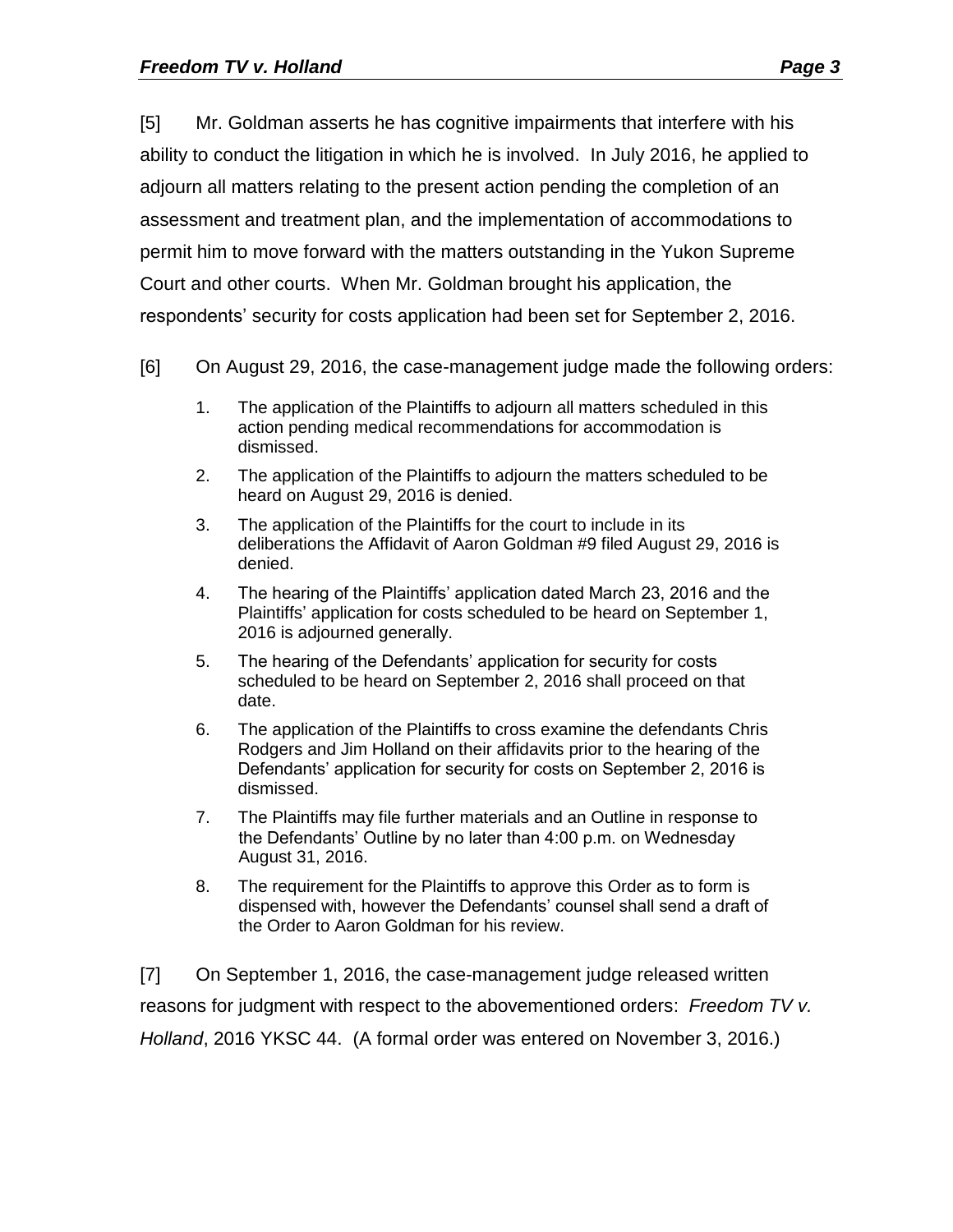[8] On September 2, 2016, Mr. Goldman faxed three notices of appeal to this Court's registry in Whitehorse. In each of those notices, Mr. Goldman sought to appeal a different aspect of the August 29, 2006 order, namely:

- (a) the refusal to adjourn the hearing of the defendants' security for costs application set for September 2, 2016;
- (b) the refusal to permit cross-examination of the personal defendants prior to hearing the security for costs application; and
- (c) the refusal to adjourn all matters pending the completion of an assessment and treatment plan, and the implementation of accommodations.

[9] The registry advised Mr. Goldman his notices of appeal would not be accepted for filing until he paid the required fees.

[10] When the security for costs application came on for hearing on September 2, 2016, Mr. Goldman again unsuccessfully applied for an adjournment. The casemanagement judge then heard the security for costs application and reserved his decision.

[11] On October 4, 2016, the case-management judge issued reasons for judgement staying the action until Mr. Goldman provides security for costs in the amount of \$10,000: *Freedom TV v. Holland*, 2016 YKSC 52.

[12] On October 7, 2016, Mr. Goldman paid the filing fees for the three notices of appeal he had faxed to the registry on September 2, 2016. As all of the notices related to the order made on August 29, 2016, the registry assigned them one file number, i.e., No. 16-YU791. That day Mr. Goldman also filed:

(a) a motion for an order extending the time for filing the notices in No.16- YU791;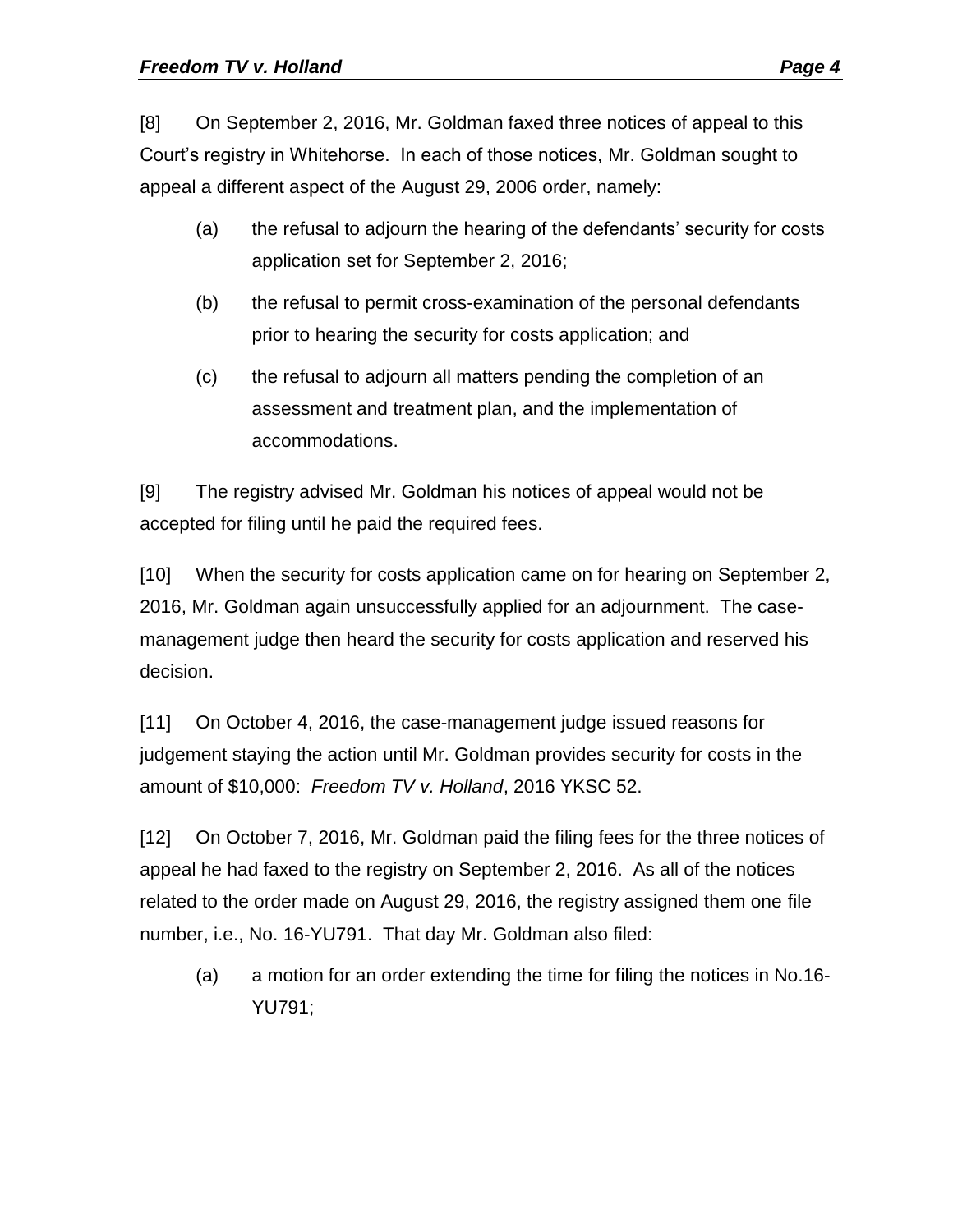- (b) a notice of appeal from the denial of his September 2, 2016 adjournment application and a motion for an order extending the time for filing that notice (No. 16-YU792); and
- (c) a notice of appeal from the order for security for costs (No.16-YU794).

[13] On December 19, 2016, Mr. Goldman emailed an amended notice of appeal in No. 16-YU791 to the registry. That notice joins in one document the three appeals taken from the August 29, 2016 order.

# **Discussion**

[14] By virtue of s. 2(a) of the *Court of Appeal Act*, R.S.Y. 2002, c. 47, an appeal lies to this Court "from every judgment, order or decree made by the Supreme Court or a judge thereof whether final or interlocutory". For present purposes I will assume, without deciding, that the denial of an adjournment or of cross-examination is an order that can be appealed on a stand-alone basis. The security for costs order is clearly an appealable interlocutory order.

[15] The factors to be considered on an application to extend time are: (a) was there a *bona fide* intention to appeal; (b) when was the respondent informed of that intention; (c) would the respondent be unduly prejudiced by the extension; (d) is there merit in the appeal; and (e) is it in the interest of justice that an extension be granted. The last factor is the most important as it encompasses the other factors: *Davies v. C.I.B.C.* (1987), 15 B.C.L.R. (2d) 256 at paras. 20, 22; *Holmes v. Matkovich*, 2008 YKCA 2 at para. 22 (Chambers), 251 B.C.A.C. 149.

[16] In my view, it is not in the interests of justice to extend the time for filing the notices of appeal in Nos. 16-YU791 and 16-YU792. Permitting those appeals to go forward would serve no useful purpose.

[17] The decisions that Mr. Goldman seeks to challenge in Nos. 16-YU791 and 16-YU792 concern preliminary matters that culminated in the granting of the security for costs order. Mr. Goldman has appealed that order and it is open to him in the course of that appeal to take issue with what preceded it. Put otherwise, the case-